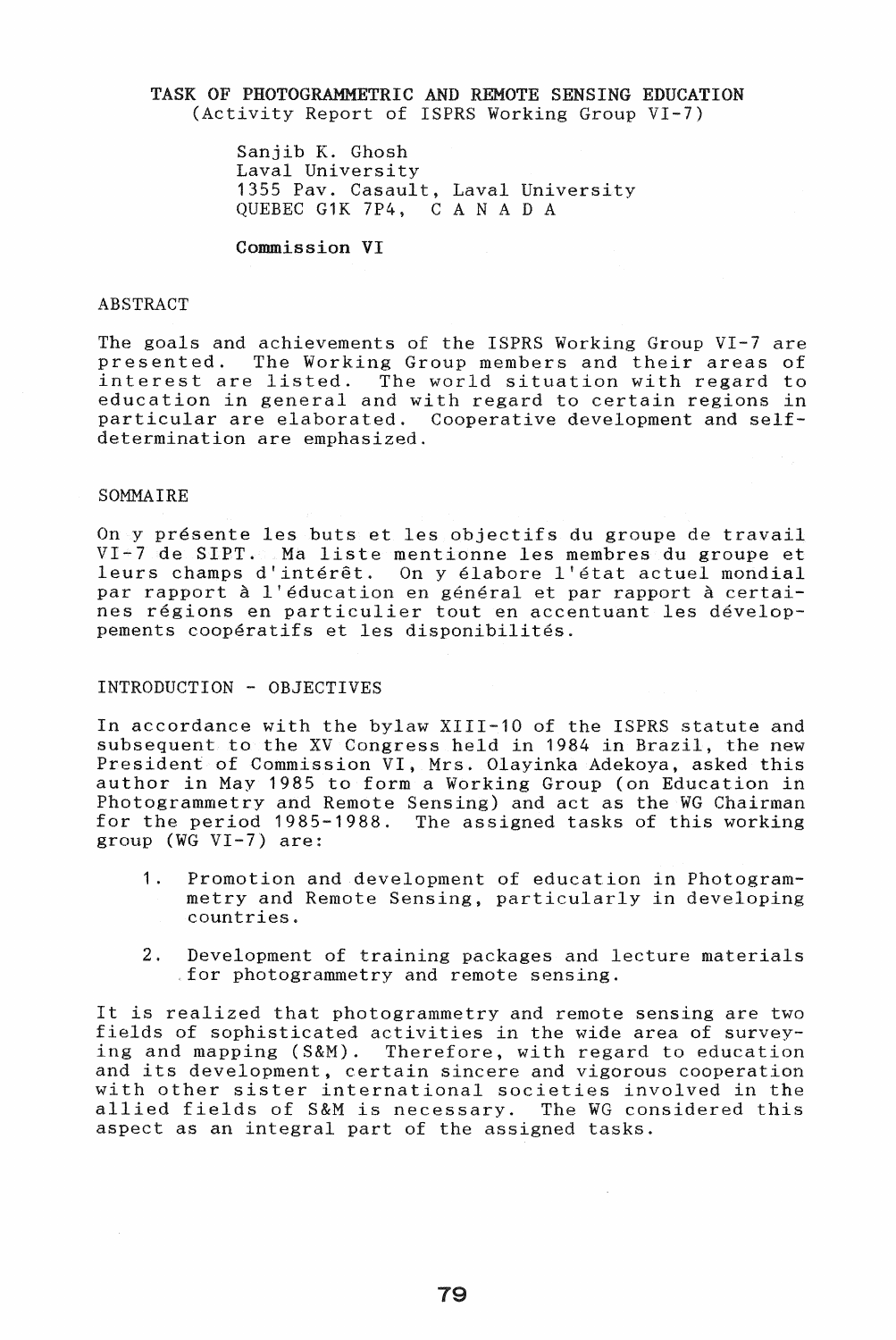#### ACTIVITIES

Realizing the fact that the tasks are beyond the capabilities of one single person, the WG Chairman sought assistance from eminent and interested colleagues. Consequently, after a long search and advisement of the Commission President, two cochairmen were appointed:

- 1. Dr. Caesar Voute (The Netherlands), for the task of "Development of Training Packages and Lecture Materials"; and
- 2. Dr. Taichi Oshima (Japan), for the task of "Establishing and continuing links with other sister societies within the International Union of Surveying and Mapping (IUSM)".

The WG Chairman, Sanjib K. Ghosh (Canada), assumed the task of "Coordinating all efforts and of promotion and development of education".

On a closer study of the current status of education in photogrammetry and remote sensing, one can realize that there exists an immediate need of development in three areas of the world, viz.,

- a) The S.E. Asian region;
- b) The South and Central American region;

and c) The African region.

In view of the regional promotional task, a committee of five colleagues in each of the above three regions has been formed. These groups are representative in terms of their expertise and their respective types of institution. The list follows:

S.E. Asian Region:

Dr. Kaew Nwalchawee, Asian Institute of Technology, Thailand Prof. Hardi Koesalamwardi, Institute of Technology, Indonesia Dr. R.S. Tiwari, Roorkee University India Mr. M.A. Jabbar, Space Research & Remote Sensing Organization Bangladesh Prof. Christy R. Hernandez, University of the Philippines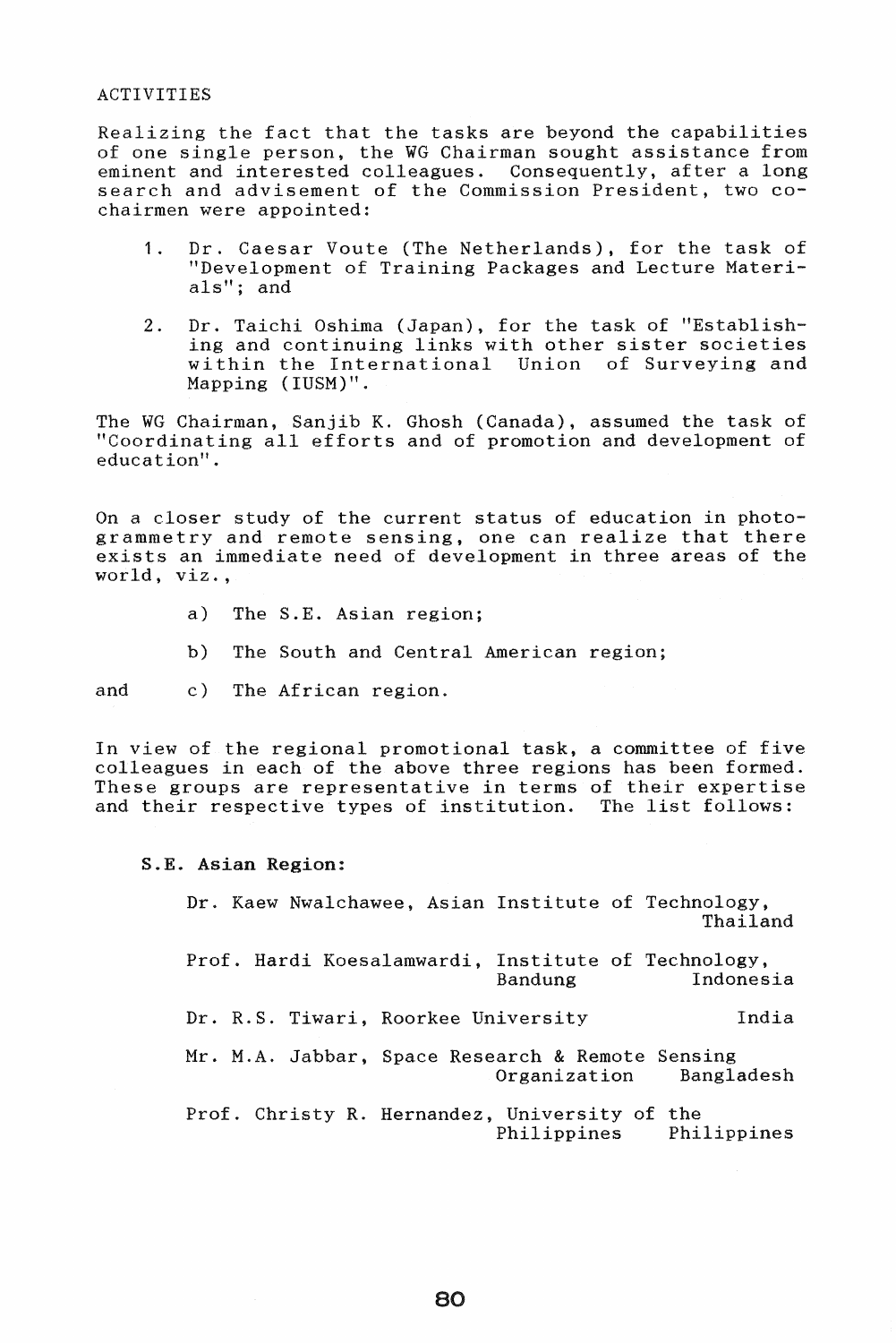## s. & C. American Region:

Prof. Miguel A. Chico, Univ. Provincial de Argentina Mayor Jose Pinto Cifuentes, Inst. Geografica Militar Chile Mr. Pedro Miguel Garcia, Inst. Cubano de Geod. y Cartografia Cuba Mr. Sony Cortese Caneparo Brazil Mr. Benjamin Fernandez Chaparro, Inst. Geografico A. Codazzi Colombia

African Region:

Mr. F. Olujohungbe, Econ. Commission for Africa Ethiopia

Mr. N. Moussedikou, Inst. National de Cartografia Benin

Prof. David N. Kiromo, University of Nairobi

Kenya

Dr. S.O. Ihemadu, Federal Ministry of Works and<br>Housing Nigeria

Prof. Omari Cherkaoui, Inst. Agro. et Vétér. Hassan II Morocco

In the so-called "developing countries" there is on the average less than one institution per country that imparts education in photogrammetry in a modest scale. Remote sensing cuts a more sorry figure. It still stays more remote. In our world which is "shrinking" (because of communications explosion) and "changing" (because of the modern technological innovations), one must carefully design the curricula and programs, particularly where there is little or none. The efforts of the Working Group have been intended to ameliorate the situation.

On the basis of our group effort, we have identified our priorities, viz., (1) A need for an international assessment of manpower and facilities in our fields; (2) A need for developing unified curricula; and (3) A need for collaborative research studies and cooperation in sharing educational materials and teaching and research personnel.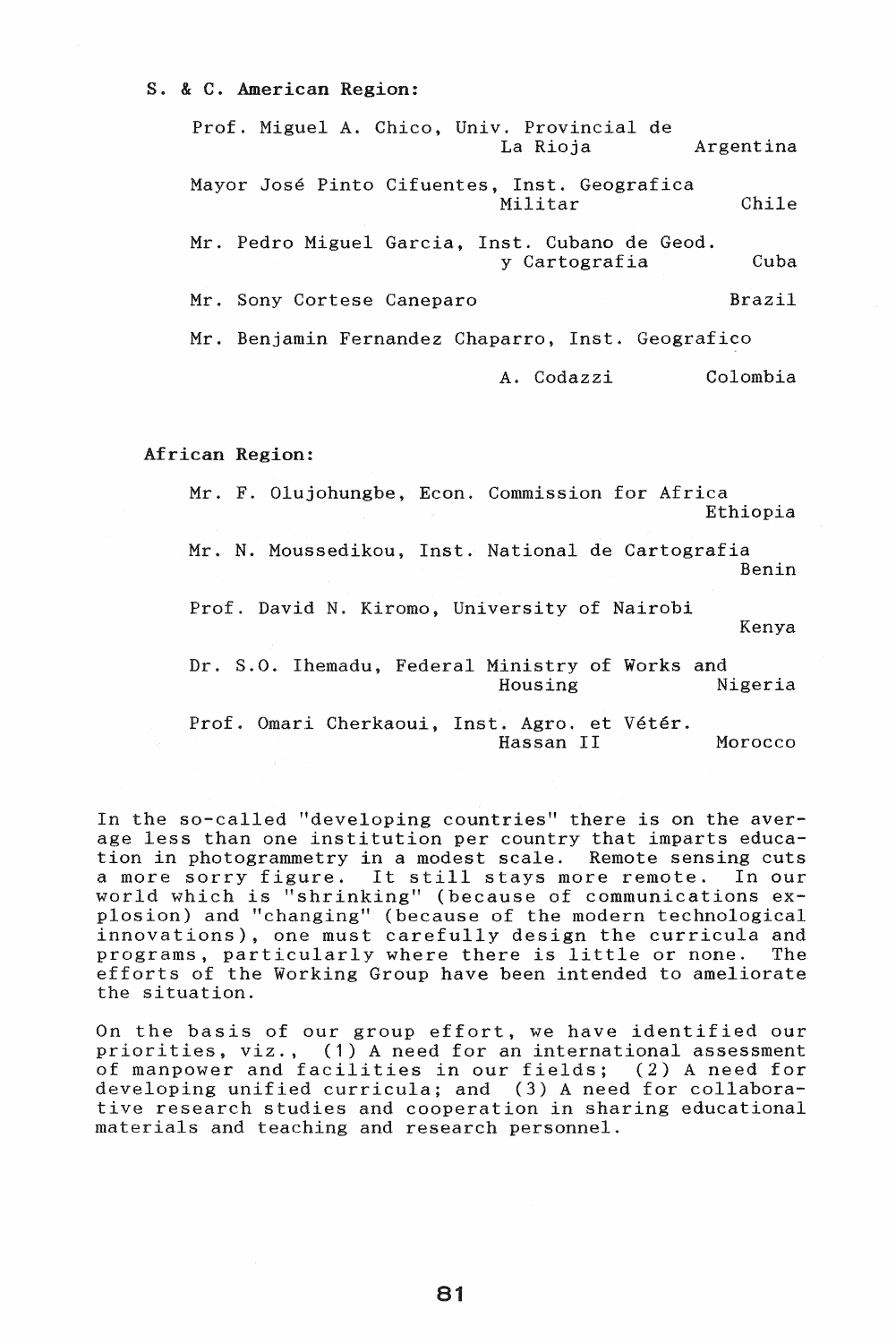With regard to the first, we can depend on the excellent efforts made by the ISPRS WG VI-1 (Chairman, Prof. A.J. Bran-<br>denberger). Such information is necessary for success in the Such information is necessary for success in the aforementioned other two efforts considered as priorities in this Working Group.

With regard to the second, and particularly in view of the conclusion 3.12 arrived at the 1986 Symposium (see p. 152, International Archives of Photogrammetry and Remote Sensing, Vol. 26-6, 1986), two colleagues were assigned the task of looking into this from an international view point, one on photogrammetry and another on remote sensing. Accordingly, photogrammetry and another on remote sensing. there are two invited papers being presented at this congress, which contain recommendations on curricula at various levels of education, one on photogrammetry and the other on remote sensing.

With regard to the third, regional conferences were considered to be the best procedure to follow. In this respect, our experience during the previous quadrennium  $(1980-84)$  was<br>beneficial. After two successful regional conferences on After two successful regional conferences on education (one in Nigeria in 1982 and the other in Malaysia in 1983) we contemplated for similar conferences for the three Unfortunately due to financial and organizational constraints, this has not been fully possible. However, certain workshops, seminars and presentations have been organized with success. The following would attest our contributions in this regard:

- I. Prof. Miguel Angel Chico (Argentina) conducted sessions in Commission VI related activities at the VI National Congress in Photogrammetry at Corrientes, Argentina during September 28-October 2, 1987. The sessions covered matters related to "Professional Aspects, Education in Photogrammetry, Courses and Bibliography". The Congress was attended by 420 participants (120 students amongst them) from several South American countries. The efforts and goals of ISPRS WG VI-7 were discussed and the following resolutions were drawn:
	- To promote donations of photogrammetric materials and photo-cartographic products from major institutions to universities for teaching purposes.
	- To declare the tasks of photogrammetry and photointerpretation as "critical activities" (tasks for which very qualified personnel are needed).
	- To intensify courses dealing with digital processing of images.
	- To recommend updating photogrammetry programs at universities.
	- To set up post-graduate courses in photogrammetry.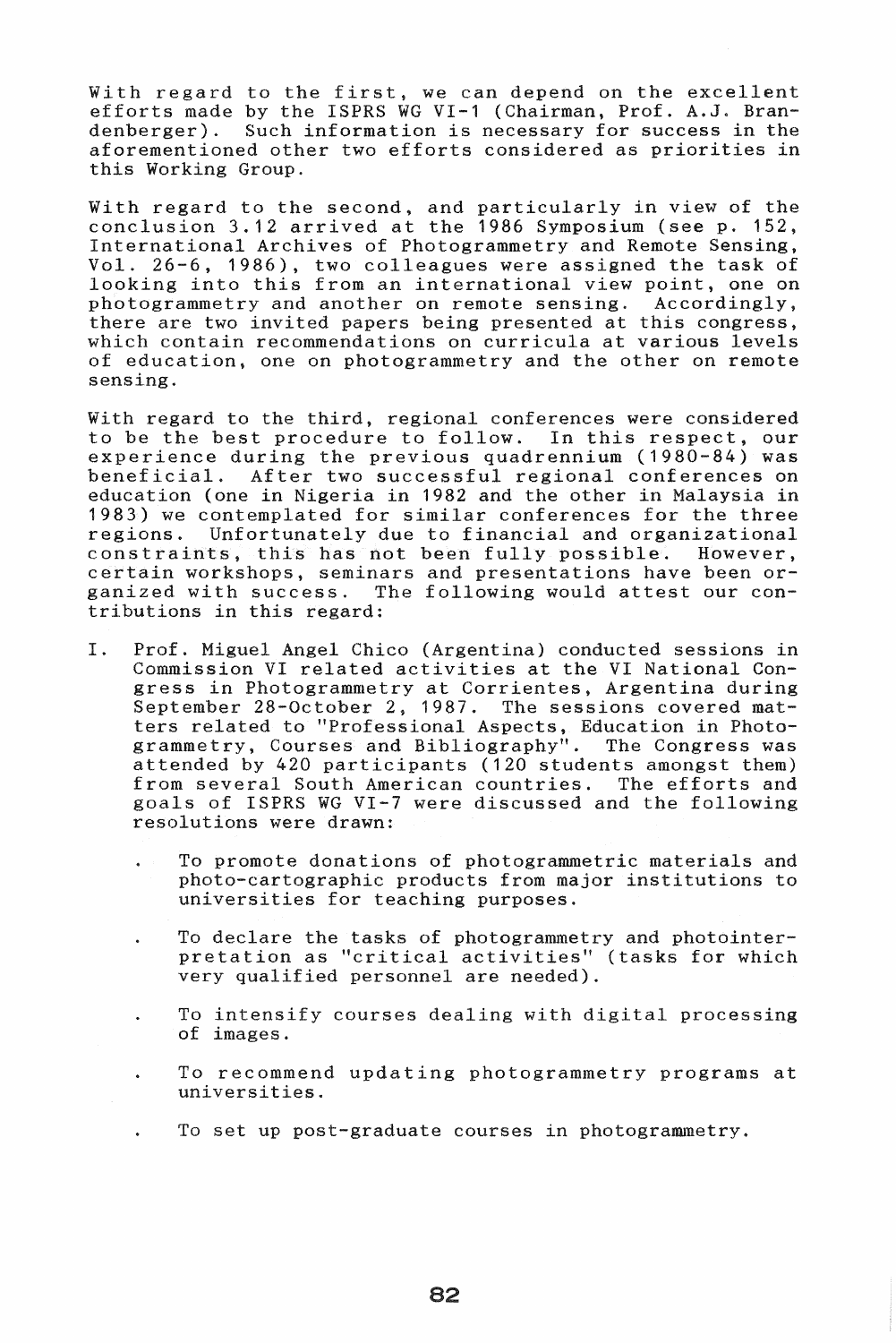- II. This author was successful in organizing the following at institutions other than his own:
	- 1. Seminars on photogrammetry education and applications in various areas of science at the Geographical Society of India, Calcutta, India in May 1985.
	- 2. Seminar-workshop on Photogrammetry and Remote Sensing on May 18, 1985 at Chulalongkorn University, Bangkok, Thailand.
	- 3. Seminars and workshops on photogrammetric research methodologies, education curricula and fields of application: (a) during July  $31$  - August 12, 1986 at Universiti Teknologi Malaysia, Johor Bahru, Malaysia; and (b) Seminar on research activities in mapping under the United Nations' auspices on August 13, 1986 at the ISM/Board of Surveyors, Kuala Lumpur, Malaysia.
	- 4. Seminars and workshops on photogrammetry with emphasis on analytical approaches during May 1987 at the Institute of Agronomy and Veterinary Hassan II, Rabat, Morocco.
	- 5. Presentation of a paper on curricula in photogrammetry at the National Surveying Teachers' Conference, on July 7, 1987 at Madison, Wisconsin, U.S.A.

The Working Group was represented in several sessions at the ISPRS Commission VI Symposium held at Badagry, Nigeria in September 1986. There were numerous papers that relate to the subject matter of this WG. We held a business meeting of the WG during the same symposium where diverse matters were discussed.

# CONCLUSION

Education, curricula and programs, must respond to the changes in the world in view of advances in technology and in view of the specific regional and even personal needs. This means that we should be prepared to restructure our educational programs and even help other disciplines to restructure them-<br>selves in view of our impact on the society at large. Howselves in view of our impact on the society at large. ever, this must be done with caution. The Working Group has been active in this regard. We do realize, nevertheless, that we have to go a long way before significant successful accomplishments are made.

It is the group consensus that the activities of this Working Group be continued beyond this Congress. Education is the essence of any profession. We recommend that the scopes of essence of any profession. We recommend that the scopes of this working group be extended beyond just the curricula and training packages. In cooperation with the international